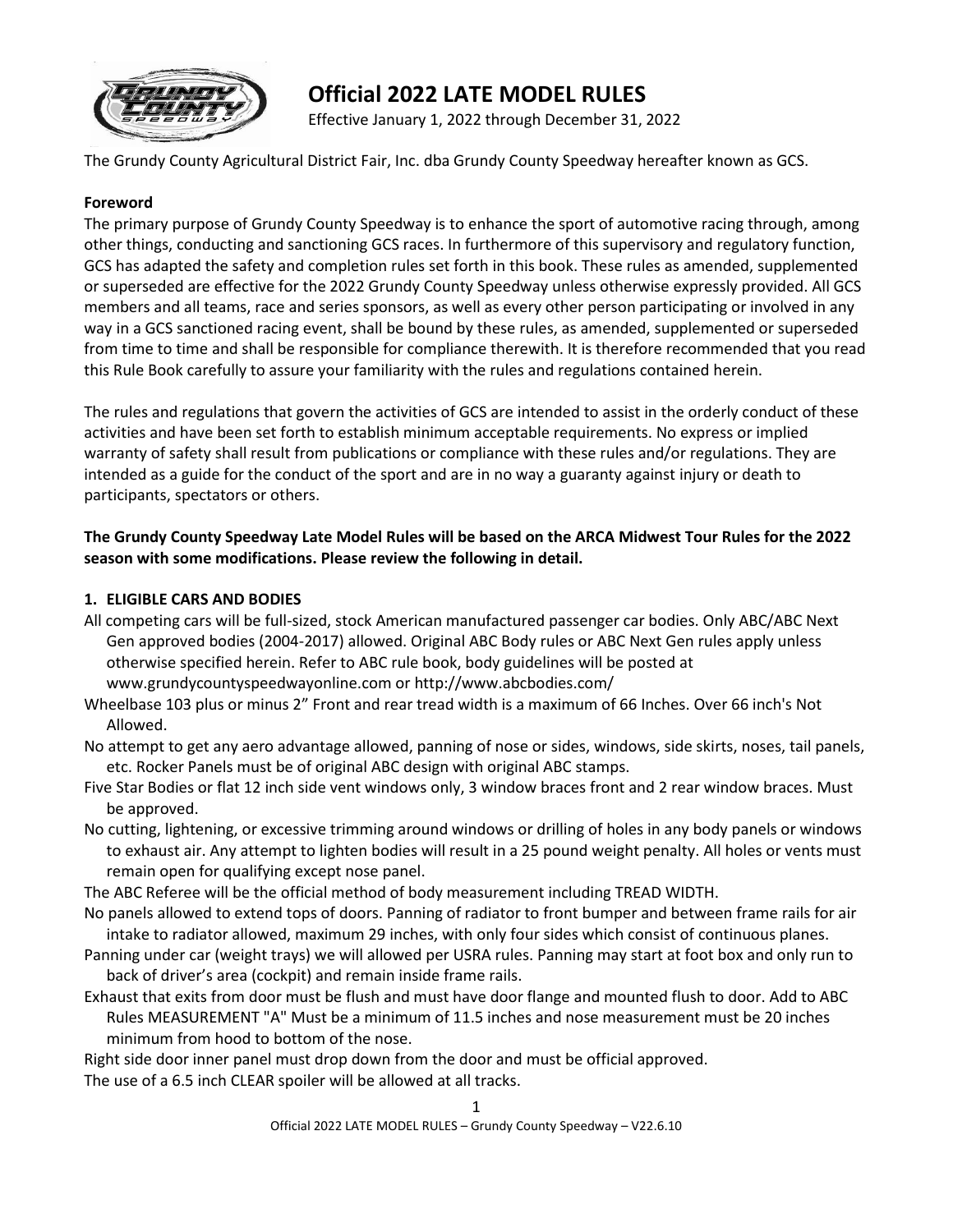All air for brake blowers must be taken from nose or radiator air box only, may not pull air from under car at any time, max 2 per wheel, Air must only be blown on brake rotors. Teams will have the option of utilizing 4" blocks to set car for measurements.

# **2. ENGINES**

STATEMENT- it is in the best interest of the Grundy County Speedway to allow various engine combinations to compete in series events.

Important NOTICE: We have no intentions of eliminating the 9-1 engine, we would prefer to see this combination worked into the Southern Super Parts Engine by 2022.

Block must meet specs for your chosen engine package. May be stock or aftermarket if allowed in your engine packages. Spec/SEAL engine packages may not change without the approval of the GCS and/or the SEAL Board, and will be deemed illegal for use if changed. ACE, Hamner, LST, MEP, Wegner LS. All SPEC/SEAL Approved engine packages (as well as 'Home Track') will have a complete parts list including part numbers/modifications/serial numbers/displacement and compression ratio/block and head numbers/crankshaft manufacturer and weight/camshaft manufacturer and dimensions/rocker manufacturer and ratio/valve material and numbers on file with series office. Any changes to the specifications will be put in writing and approved by GCS prior to changes being allowed to any SPEC/SEAL engine package. Any seal at any time may be broken for inspection. Any engine found to be non-compliant may result in all sealed engines from builder to not be allowed.

# **No 18 degree or SB-2 Chevrolet heads.**

Minimum crank height is 10 inches measured from the center of the forward crank bolt or back of crankshaft. The Referee will be used to determine axle centerline, all cast iron engines allowed max 4 inch set back to

forward most spark plug hole center, LS engines allowed 3.5 inch of setback.

All engine setbacks will remain the same.

Antifreeze is strictly prohibited.

Dry sump engines are highly recommended. Call with questions for wet sump engines.

#### **3. ACE TYPE ENGINES**

Must be able to sell heads, complete for \$2500.00 (hardware, valves, valves springs, retainers, keepers and guide plates.)

ACE cylinder heads and intake manifolds must be unmodified, stock out of box. Machining, cutting, grinding, abrasive blasting, use of chemicals, or any alterations to change or alter the cylinder head or intake manifold from its 'as cast' state is prohibited.

Valves 11/32 valve stem or 5/16 valve stem may be used. No titanium valves allowed.

All valve spring sizes must be 1.55 max.

No shaft rocker arms allowed except on Mopar engines. The use of Mopar ACE Engines has been allowed. Steel or titanium valve spring retainers are permissible.

Maximum 4 stage oil pump.

May have one extra water line per head.

Valve job may be blended into combustion chamber 3/8 inch from seat.

# • **ACE Engine Manifolds**

Any production type intake manifold allowed - provided it is readily available to all competitors from local race part suppliers. (Maximum cost \$375.00) maximum height of manifold is 7.25" (including any carb spacer and gaskets) the manifold height will be measured from the base of carb to top of cylinder block. Only one flat gasket with a maximum of .120 may be used between intake manifold and cylinder head - no spacer or wedge type gaskets allowed. No additional material may be added to manifold. No grinding or polishing of any part of the manifold -except you may match port the runners a maximum of 1".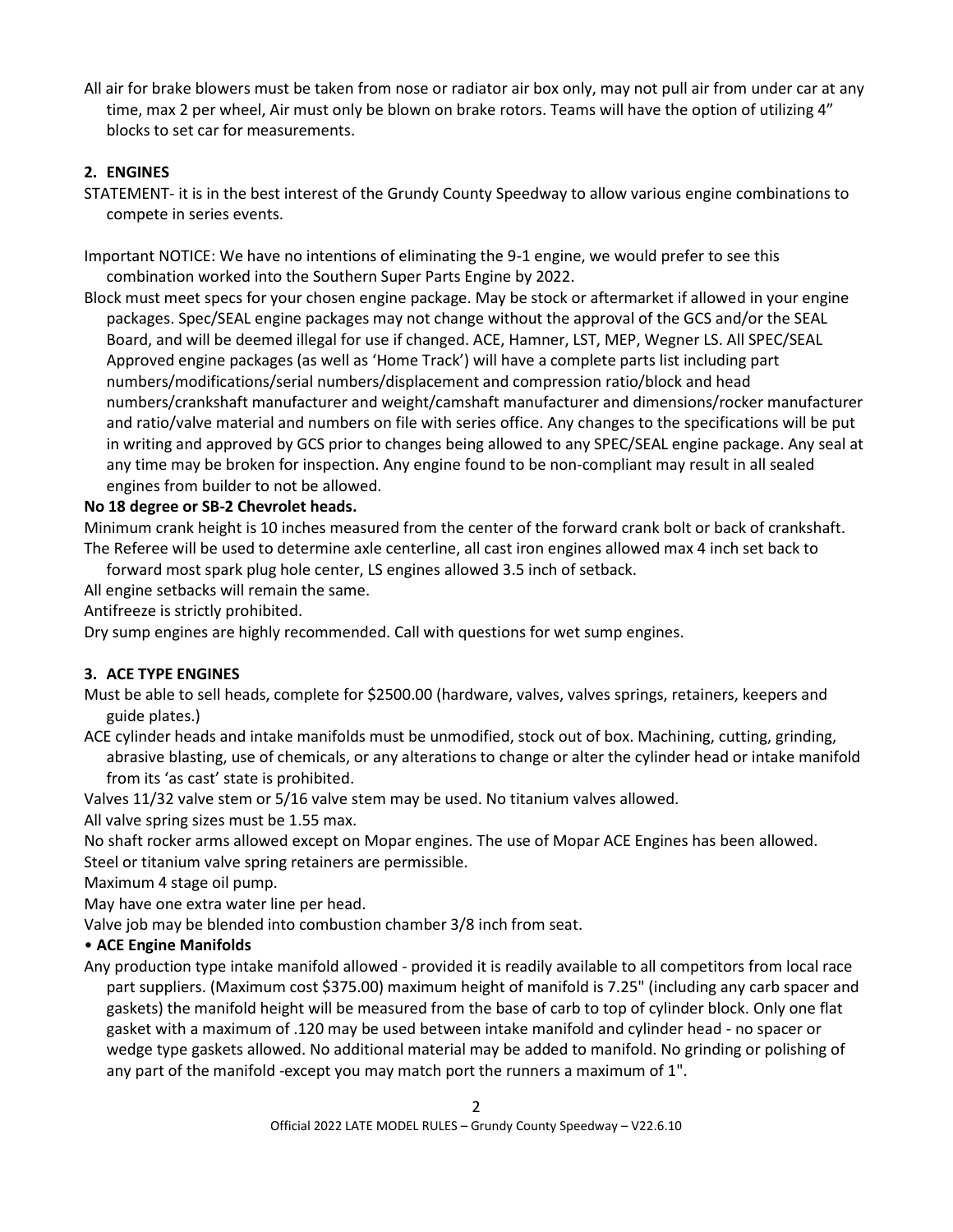# **• ACE Engine Pistons**

Flat top pistons only - no part of piston may protrude above top of cylinder. (Maximum) compression ratio 10.5 to 1 (10.510 is illegal). Maximum engine displacement for GM and Ford is 362 ci. Dodge will be 364 ci. and minimum 350 ci. for GM, 346 ci. for Ford.

# **• ACE Engine Camshaft**

The max lift on any roller cam is .625. Duration rule is 270 at 50 thousandths. No mushroom type lifters. Inlayed cams are prohibited. The maximum rocker ratio is 1.6 to 1. Rev kits of any type are prohibited. Only steel push rods (titanium, aluminum or graphite are prohibited). No roller bearing camshaft journals. Magnetic steel lifters, no ceramic.

# **• ACE Engine Connecting Rods**

Only GCS approved steel rods allowed. No titanium, aluminum, graphite or stainless steel. Rods using 3/8" bolts are allowed

# **• ACE Engine Blocks**

Must be standard factory production cast iron. (Only 010 or bow-tie approved). No aluminum blocks permitted. No altering of engine block permitted. Absolutely no grinding or lighting of blocks. The use of aftermarket blocks will be allowed in Ace engines. The engine builder must be on the approved engine builder list. No big bore short stroke ace engines will be allowed. No carbon composite or light weight blocks allowed.

# **• ACE Engine Crankshaft**

Standard steel type only, minimum allowed weight of 43 lbs. (or stock type for block used) stock angle crankshaft allowed. No Honda journal crankshafts. Stroke 3.400 min to 3.500 maximum. LS firing order may be used. Minimum 1.980-rod journals or any under sized journals under factory dimensions.

# **• ACE Inspection**

A 1.5" plug must be installed in the oil pan for inspection purposes. This hole must be directly under or side of the rod journal. If a windage tray is used, a hole must be provided in line with the hole in the oil pan. Cylinder head removal after any race may be required for inspection purposes.

# **4. 9 to 1 ALUMINUM HEAD ENGINES**

# • **Engine Block**

Must be cast iron. No carbon composite or light weight blocks allowed. Must be stock appearing.

#### • **Crankshaft**

Standard steel type only, minimum allowed weight of 38 lbs., stock angle crank shaft allowed.

#### • **Pistons**

No part of piston may protrude above top of cylinder.

9 to 1 aluminum headed motors will have a 9.5 to 1 compression ratio (a ratio of 9.51 to 1 or higher will not be allowed).

Maximum engine displacement of 362 c.i. and minimum 347 c.i. aluminum headed motors may use dished or inverted dome pistons.

#### • **Connecting Rods**

Only GCS approved steel rods allowed. No titanium, aluminum, graphite rods or stainless steel are allowed.

#### • **Camshaft**

Only steel push rods (titanium, aluminum or graphite are prohibited). 9 to 1 aluminum headed engines are allowed roller cams and rev kits.

#### • **Heads**

All cylinder heads must be approved by GCS and all modifications must be submitted to the GCS before any proposed modifications will be approved. All cast in part numbers must remain unaltered. Painting and /or coating of the heads will not be permitted. No 18-degree GM heads. Heads that are already approved are on file with the GCS. All other heads must be approved prior to any competition by GCS.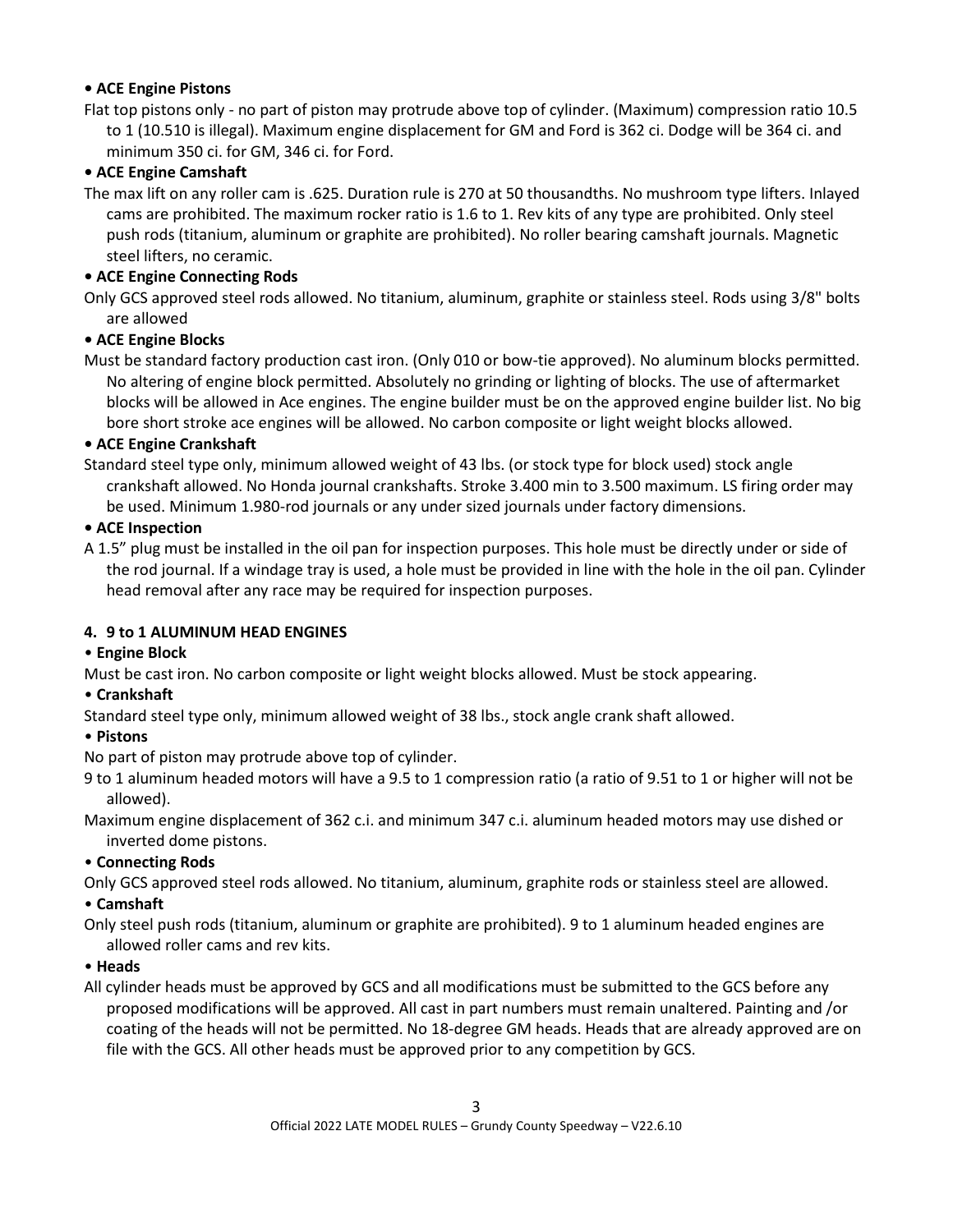For all 9.5 compression motors the cylinder heads must be acceptable to GCS officials and meet the following requirements: Only steel or titanium valves will be permitted. Only magnetic steel valve springs will be permitted and only 2 valves per cylinder will be permitted, there are no valve size restrictions. Internal polishing and porting will be permitted. Spark plug holes must remain in stock location. Valve angle must remain within 2 degrees of stock angle, valves must remain in the stock location in relation to the cylinder bore center line.

# • **Intake Manifolds**

- No fabricated intakes, must be made of aluminum. Only one flat gasket with maximum of .120 may be used between intake manifold and cylinder head. No spacer or wedge type gaskets allowed. May be polished and ported.
- Directional devices will not be permitted inside the intake manifold. Air holes will not be permitted to be opened in the intake manifold. Painting and /or coating of the intake manifold will not be permitted.

# • **Other**

No engine part may be composite. All part numbers must remain on all engine parts. No crank fire ignitions.

# **5. LST ENGINE**

#### Exact guidelines by Midwest tour.

# **6. SOUTHERN SUPER PARTS ENGINE (SSPE)**

May be Claimed for \$21,000 plus pulling fee

# • **SSPE Cylinder Heads**

Listed Brodix Cylinder Heads only. Heads may be surfaced to achieve proper compression ratio. Absolutely no other work of any kind will be permitted to the intake ports, exhaust ports, or combustion chambers. Ford part #: SP STS T-1 F STD 225- SSPE. Must retain minimum valve angle of 20°. Chevy Part #: SP STS T-1 STD 227- SSPE. Must retain min. valve angle of 21°. Multi-angle valve job permitted. Absolutely no blending of valve job below valve seat permitted. Chamber must retain shape 3/8" above valve seat. Minimal blending due to multi-valve jobs permitted. Maximum valve size: Intake 2.08", Exhaust 1.60", Stem size 11/32". Intake valve may be titanium or stainless steel. Exhaust must be stainless steel. No Titanium valve springs permitted. Maximum racer cost: \$425.00 per set. Titanium retainers permitted. Lock angles not specified.

#### • **SSPE Manifolds**

Intake must remain stock. Absolutely no match porting or blasting of any kind permitted. Slotting of bolt holes, water lines and matching of sides allowed. Ford part #: Edelbrock 2928, 2929, or 2934 only. Chevy part#: Edelbrock 2814 or 2892 only.

# • **SSPE Pistons**

Maximum Engine displacement is 362 cubic inches. Maximum compression ratio is 11.5:1 with +.5 tolerance. Any flat top piston permitted with 927 wrist pin and .043 x .043x 3mm ring package only. Pistons must not extend out of the top of engine block. Maximum racer cost of \$1400.00 per set.

#### • **SSPE Camshaft**

Camshaft must be Competition Cam Part #: 21151712. Camshaft must be installed on 104° intake centerline +/- 1°. Roller lifters, maximum racer cost of \$700.00 per set. Maximum lift of .715" while using 1.6 rockers checked at valve with zero lash. Maximum 1.6 rocker arm racer cost of \$1,500.00 per set. Magnetic-type push rods only. No keyway guided lifters permitted.

#### • **SSPE Connecting Rods**

Connecting rods: Minimum rod journal size 1.850". Absolutely no piston-guided rods permitted. Maximum racer cost of \$1400.00 per set. No titanium rods permitted. Minimum rod weight 560 grams. -SSPE Blocks Cast Iron engine blocks only.

#### • **SSPE Crankshaft**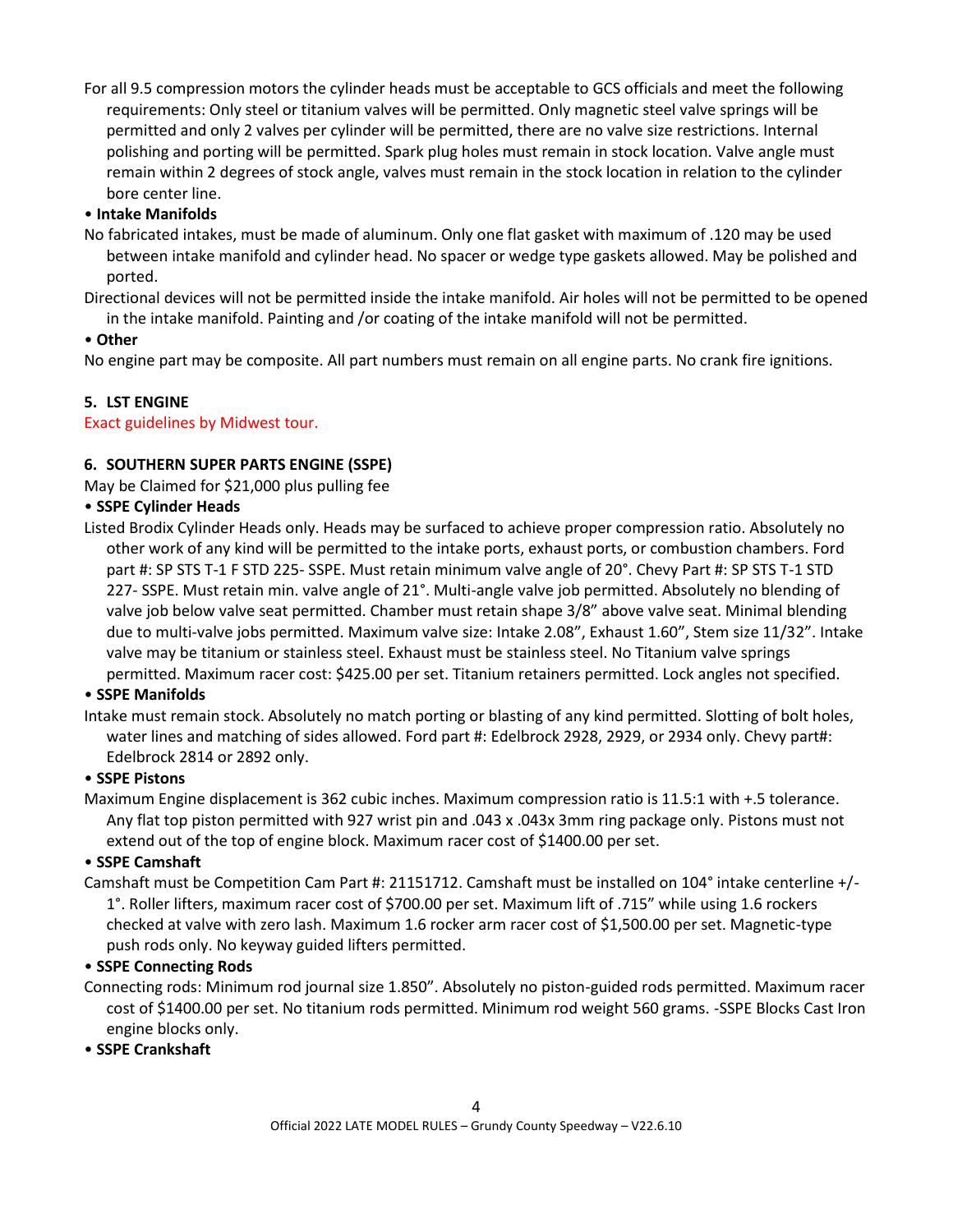Crankshaft must have a minimum weight of 40 pounds (with front timing pulley or sprocket). Minimum main size Chevy 2.300/ Ford 2.250. Maximum advertised racer cost of \$1400.00

• **Other** 

- Maximum 5 stage dry sump oil pump permitted. Maximum racer cost of \$1,250.00. Oil pan must have 1" inspection hole. Absolutely no sectional pans permitted. Open box pans only (NO windage tray / scrapers etc.). Maximum racer cost of \$550.00.
- Ignition System may only be FAST Ignition part # 6000-6701. Mount on right side of car dials point out the passenger side. The mag positive & negative shall be a maximum length of 62 inches. Must be remain uncut or spliced and on top of dash in clear view. Mandatory 8000 RPM Rev Limiter must be installed and fully functional. Absolutely no crank trigger pickups permitted.

Cylinder head removal after any race may be required for inspection purposes.

Carb Spacer: Spacers can be 1 1/2"max and bores must be circular and perpendicular to the base.

# **7. CARBURETORS AND SPACER PLATES**

All cars will use an unaltered Holley 4412 or Aluminum (Part # 0-4412SA) style 2bbl approved carburetor. The Ultra series will not be allowed. The HP or parts may also be used.

All carbs must pass all GCS gauges and specs, at any time regardless of temperature.

Boosters must be stock appearing and as cast for carbs style and no extra holes may be drilled. May not be tapered. Must also be in stock location in body. No modifications of boosters allowed. Spacers can be 1 1/2" max and bores must be perpendicular to the base. Ace carb spacers can be 1 $\frac{1}{2}$ " max and bores may be tapered. Ford Ace with 2934 intake max 5/8" spacer. No tapered spacers unless allowed on approved engine package.

Approved spacers must be used on MEP, Hamner, LST and Wegner LS.

# • **These parts must be Grundy County Speedway gauge legal.**

Throttle bores, Boosters and booster legs, Throttle plates, Throttle shafts, Main body. Metering blocks must be stock as cast for carb style and no extra holes may be drilled. Block may be plugged and may be machined but must remain stock appearing, no aftermarket blocks.

# **8. FUEL AND FUEL CELL**

- No oxygen bearing or performance enhancing additives may be introduced into the inductions or fuel supply, either at the fuel cell or upstream in the system. Violations will result in immediate disqualification from the event; forfeiture of owner and driver points, and monies/contingencies earned for the event.
- A series fuel to be determined will be mandatory at all events. Ethanol (E-85) will be permitted on a test basis only. Fuel may be inspected at any time.
- Fuel cells with rubber bladders, fuel cell plates or fuel cell tubs are mandatory. Teams are responsible to verify that fuel cells and bladders are up to date and in good condition.
- Fuel cell protector plate 1/8 thick steel must be mounted on outside of frame rails. The plates must cover the sides and rear of the fuel cell and be official approved. 1/8" fuel cell can recommended.
- Fuel cell minimum height 10 inches. Fuel cell must be securely mounted behind rear axle and centered between rear frame rails. Must maintain industry standards as far as rear frame rails. We have the measurements of most chassis builders on hand. Official approval required. The use of U style cells has been prohibited. in some series.
- Fuel cell must be banded both ways with two steel straps each way. 1-inch minimum Steel straps. Fuel cell tub 1/8 thick steel with one-inch lip. Front, bottom and rear will be one piece. The top of the box will use current 18 or 20 gauge top with 1 inch by 1/8 steel straps with two in each direction.
- All fuel cell cans and any part of the fuel cell including plates, straps, and mounting must be magnetic steel with a minimum of 14- ¼ bolts with flat washers on top and lock washers on bottom.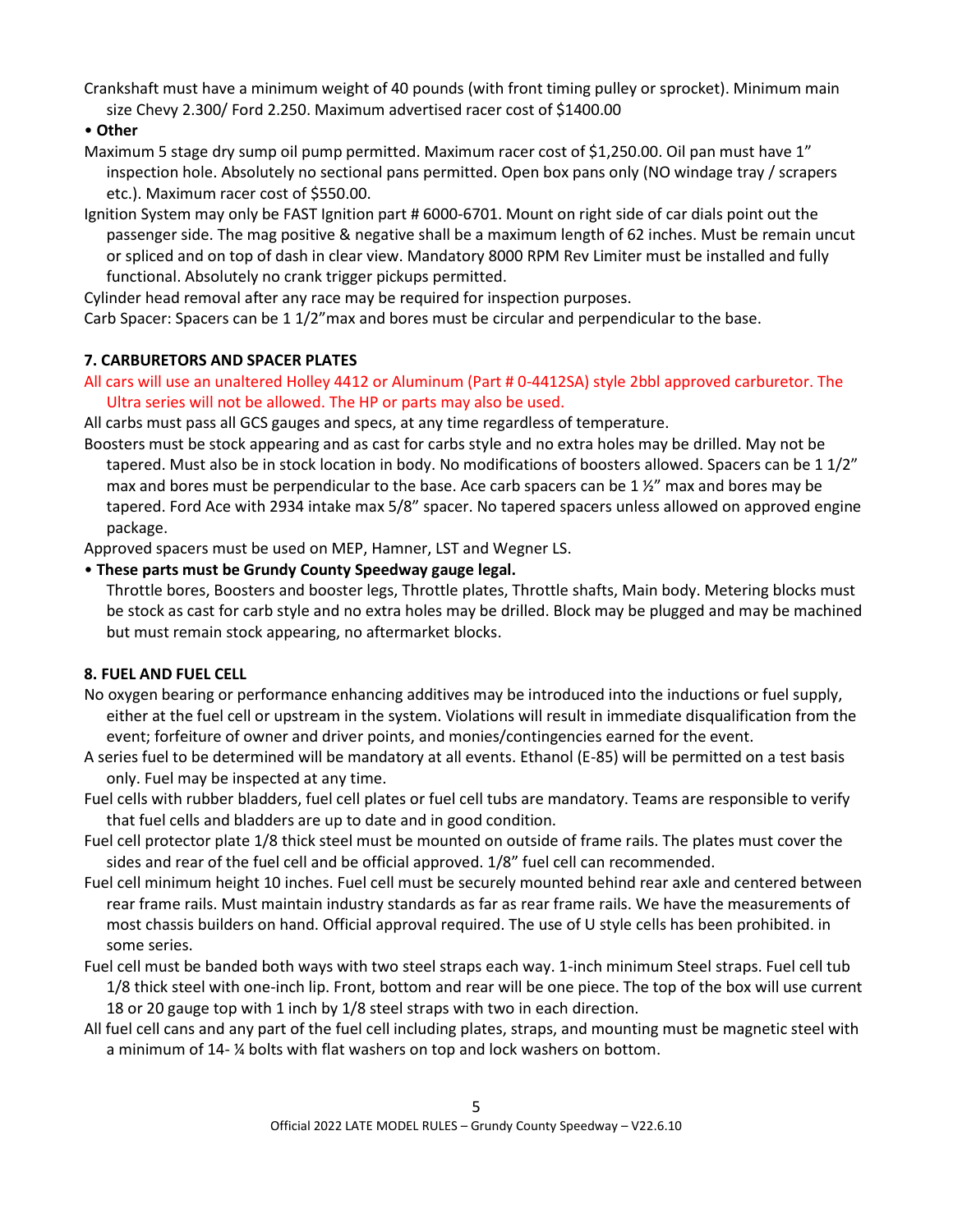- All fuel cells must have check balls in place. All cars must have a functioning OBERG, SRI or other Series approved vacuum style fuel shut off switch mounted in line at the point where fuel exits the cell. Must be mounted within 12 inches of the fuel cell and in plain view. A weight penalty may also be assessed for non-conforming cars not running series regularly.
- Racing pump fuel only any over the axle style rear tail style chassis must use approved 1/8 inch magnetic steel fuel cell can.

Any chassis with incorrect fuel cell can and/or plates will be asked to change or be disqualified. A sonic tester will be used to check fuel cell can thickness. Fuel cell can pictures will follow. ADD minimum 25 pounds for non-approved fuel cells and plates.

# **9. WEIGHT COMBINATIONS**

(please note that all weights are subject to change based on performance and track size.) All GCS approved engine packages are listed below. Weights for all engines will be listed below.

Crate engine 59% maximum left side weight even using conventional setup.

2675 lbs. Ford Crate engines with 650 cfm 4 bbl Holley. 6500 chip ford.

No extra weight breaks

2650 lbs. Crate Chevy with 650 cfm 4 bbl Holley. 6600 chip.

No extra weight breaks

2635 lbs for GM Sealed Crate.

- \* GM part # 88959604 with original seals, no updates or has not been rebuilt.
- No extra weight breaks

All other cars will be 58% left side weight. 58.0% is maximum

2725 lbs. – GM ACE Engine with 4412 2bbl Holley – 500 cfm

- No extra weight breaks
- 2750 lbs. Ford ACE engines with 4412 2bbl Holley 500 cfm
- No extra weight breaks
- 2775 lbs. LST Sealed Engine (7600 RPM, with builder ID), Southern Super Parts Engine (8000 RPM), Wegner 6.0 Sealed (8000 RPM) all with 4412 2bbl Holley – 500 cfm and 5.3 WAR Sealed Engine (7600 RPM) with 650 4bbl Holley.

2775 lbs. – McGunegill Sealed (7600 RPM), Ford S374D (7600 RPM), Hamner Sealed (7600 RPM), 9 to 1 Aluminum Engines, Tesar Sealed (7600 RPM) Wehrs Machine spacer plate allowed - WM 206100

If using the conventional setup for weight break, the WM 206100 spacer plate is not allowed. Any other engine combinations will need to be approved by the series office prior to entry of any event.

# **Updated Lead Rule**

**All added weight must be solid LEAD, no tungsten. Must also be painted WHITE with car numbers written on and stamped into weights. All lead must be mounted in place with minimum 1/2 inch grade 8 bolts or 1/2 threaded rod and secured with nylock nuts or must be double nutted. There is a \$10 per pound fine for any lead that is mounted loose or falls off car on track at any time for the team. Cars may not be able to pass tech if numbers are not written and stamped on weights and painted white.**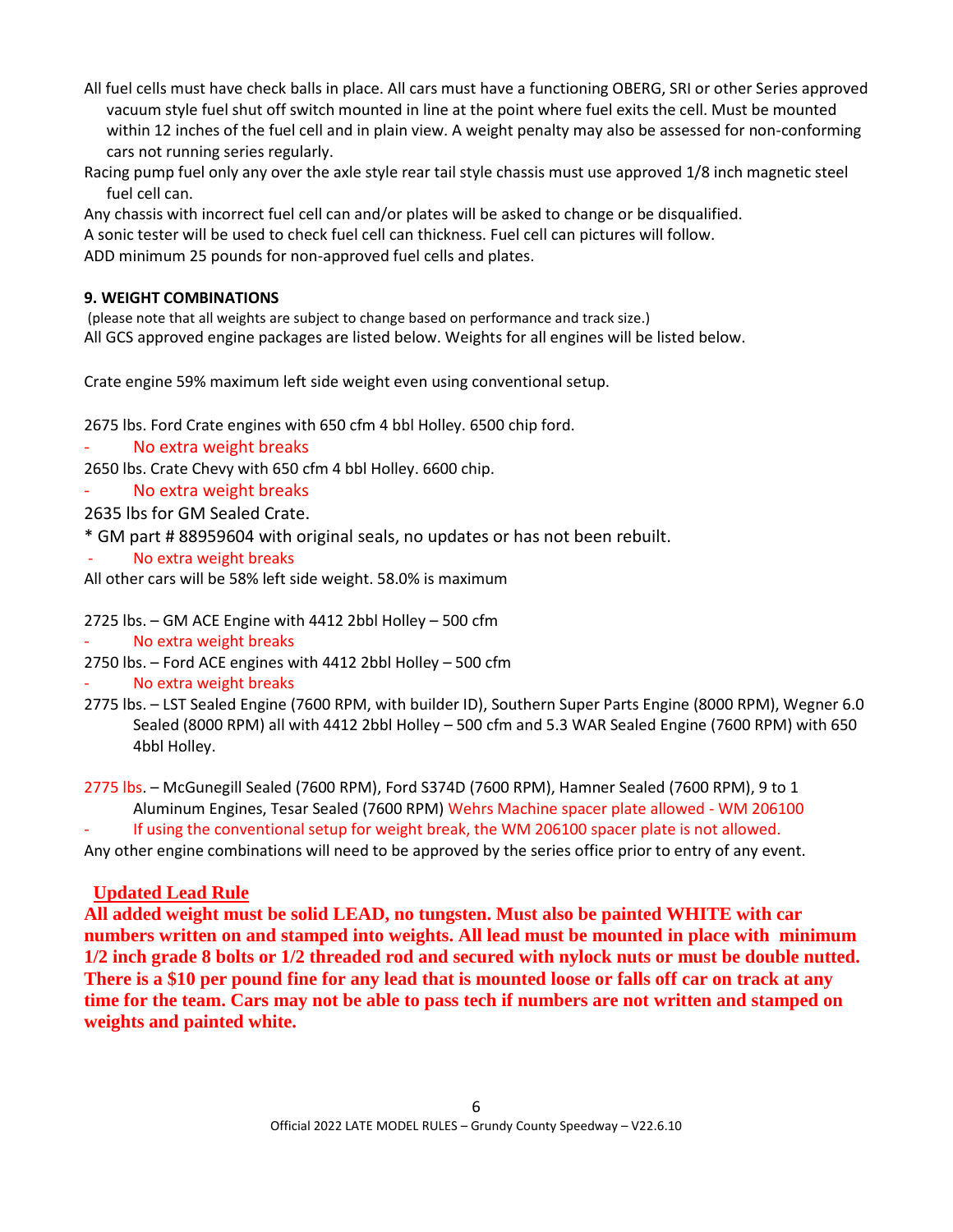# **• ADJUSTMENTS**

Cars using conventional shock and spring package, (No bump stops, no bump springs, no coil binding, No devices to limit or stop suspension travel, no preloaders) Afco, Bilstein, Koni, Pro, QA1, Integra, (Penske 7500 series only with standard shaft, No RHS shaft) all shocks rebound adjustable only. All shock shafts must fully compress into shock body. Minimum 200 lb front spring rate with a MSRP of \$100 or less for all (magnetic steel) springs deduct 25 lbs with 59% left side weight.

Allow 1 lb per race lap

Add 100 lbs for non-approved body

Add 25 lbs for every body infraction including low roof and nose heights

Add 25 lbs for non-approved fuel cells and plates

All sealed engines will be within all the rules of the USRA rules package except for carb rules and spacer plates. These will be the only alterations to the USRA rules. Must be SEAL approved. Must also be run as delivered from said manufacturer. Must have all seals and proper documentation. Must also be on approved SEAL builders spec/info sheets. All sealed engines run at GCS must have inspection hole in oil pan under rod journal.

All USRA spec/sealed engines must use ignition box supplied with engine package. Any engine weight may be adjusted at any time.

ALL ENGINES MAY HAVE A CHIP INSTALLED OR ADJUSTED AT ANY TIME! Engines not of SEAL or GCS approved types may be run with prior approval. Weight for those engine packages will be determined at event.

# **10. MUFFLERS AND HEADERS**

Mufflers are required for competition at the GCS.

Any car not meeting the 105 decibels at 100' will add 25 lbs. min

All exhaust highly recommended to exit under car to meet this requirement.

All exhaust systems must have mufflers that are not tampered with or hollowed.

No custom high dollar headers (no lightweight, stainless, titanium or inconeal) allowed.

Any collector may be used without a cone style inserts. No one off custom header allowed.

\*\*\*ANY CAR NOT MEETING THE 105 DECIBELS WILL ADD 25 lbs min\*\*\*

#### **11. AIR INTAKE/AIR BOX**

Forward intakes are not allowed. Air boxes are permitted. The back of the air box must be flat or must be stock Five Star part or AR part. No additions to air box what so ever.

No devices for directing the flow of the air into the air cleaner or air box are permitted.

No additives allowed in air filter.

You may not grab or funnel air into air box.

#### **12. CLUTCH**

5.5 inch or larger will be the only clutch allowed. Max price MSRP. \$1600

Absolutely no carbon fiber or poly clutches allowed.

Bell housing must have a minimum 2 1/2" hole at bottom (to allow a clear view of clutch). Only standard material clutches allowed. No Slipper or Centrifugal clutches allowed.

#### **13. TRANSMISSIONS**

Bert or Brinn style transmissions are allowed. No bottom load or quick change style transmissions. Must have two forward and 1 reverse working gears minimum. One single lever shifter. No push and pull rods.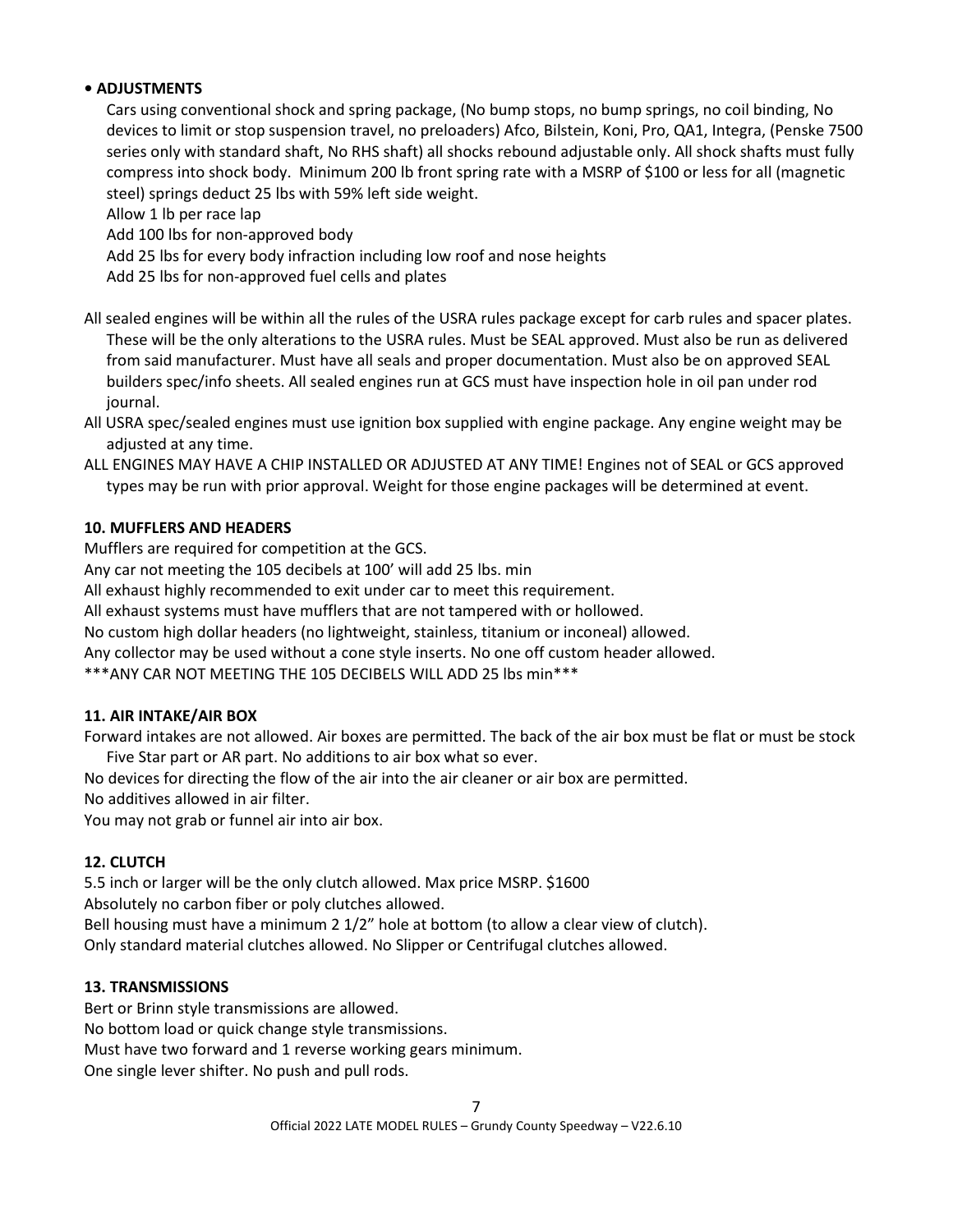Must be self-starting. This area will continue to be monitored, we encourage teams to NOT buy the latest options as they will likely NOT be allowed in the coming seasons.

#### **14. BRAKES**

All cars must have functioning brakes on each wheel.

Maximum 4 piston brake calipers.

Fixed mounted or floating rotors only. Steel rotors only. Maximum \$500 limit on brake calipers.

All brakes must be GCS approved.

Must also be sold on open market.

No other material may be used other than steel for rotors. No Carbon Fiber or any other material.

All air for brake blowers for front wheels must be taken from nose or radiator air box only. May not pull air from under car at any time. Max 2 per each wheel. Air must only be blown on brake rotors. Ultra cool Fans may also be used. Carbon Fiber fans are not approved.

Fan, Ducts, or hoses to the rear brakes will not be permitted.

# **15. SHOCKS**

Maximum cost on racing shocks is MSRP \$850 for a complete unit

- The following shock (bodies) may be used in GCS Competition. JRI ST-08, SC-07 (SC-07 must be on approved list by JRI) Ohlins TTX 36 Series Penske 7300, 7500, 8300 Series, PRO ACF46, ACF47, ACF 48, ACF 49 SP ARCA Series.
- All conventional type other shocks that are now in use may be used. Any new JRI, Ohlins, Penske, or redesigned shock body from these companies will not be allowed in GCS competition. The limit on shock cost will stay the same or as listed above.

Conventional shocks now in use: Afco, Bilstein, Integra, Koni, Pro, QA1

Any other shock will need official approval before use in GCS Competition.

- Any of these companies making new products not in use at this time will also have to be approved. (12/17/13) Please contact the tech director for questions.
- The use of bump springs will be allowed. A bump spring must act like a bump rubber and may not be larger than 2 inches in diameter and 3.75 inches tall. No other types of bump springs may be use. The car may have 4 springs, one for each wheel and 4 shocks, one for each wheel. A bump spring should look like the ones sold at www.bumpspring.com as of 12/17/13. A bump spring may be used on a remote shock eliminator type set up, but again must look and act like a bump rubber. Shocks must be mounted in a conventional style and with an approved mounting style.
- No cantilever, wishbone, or torsion type suspensions maybe used. No air blow up bump stops or nonconventional style bump stops.

All springs for suspension must be magnetic steel including bump springs.

- All shocks must be GCS approved
- One shock and one coil spring per wheel and or corner.
- Use of eliminators is allowed.
- No shock blankets or covers allowed
- No air adjustable springs or air bump springs
- No electronic shocks permitted, shocks must be mechanical and no part of the shock or suspension may utilize electricity.
- No Magnetic Shocks.

#### **16. SUSPENSION**

Coil over or leaf allowed. No computer or hand operated controlled suspension. No titanium axle shafts, No aluminum rotors, No carbon fiber rotors. No cantilever, wishbone, or torsion type suspensions maybe used.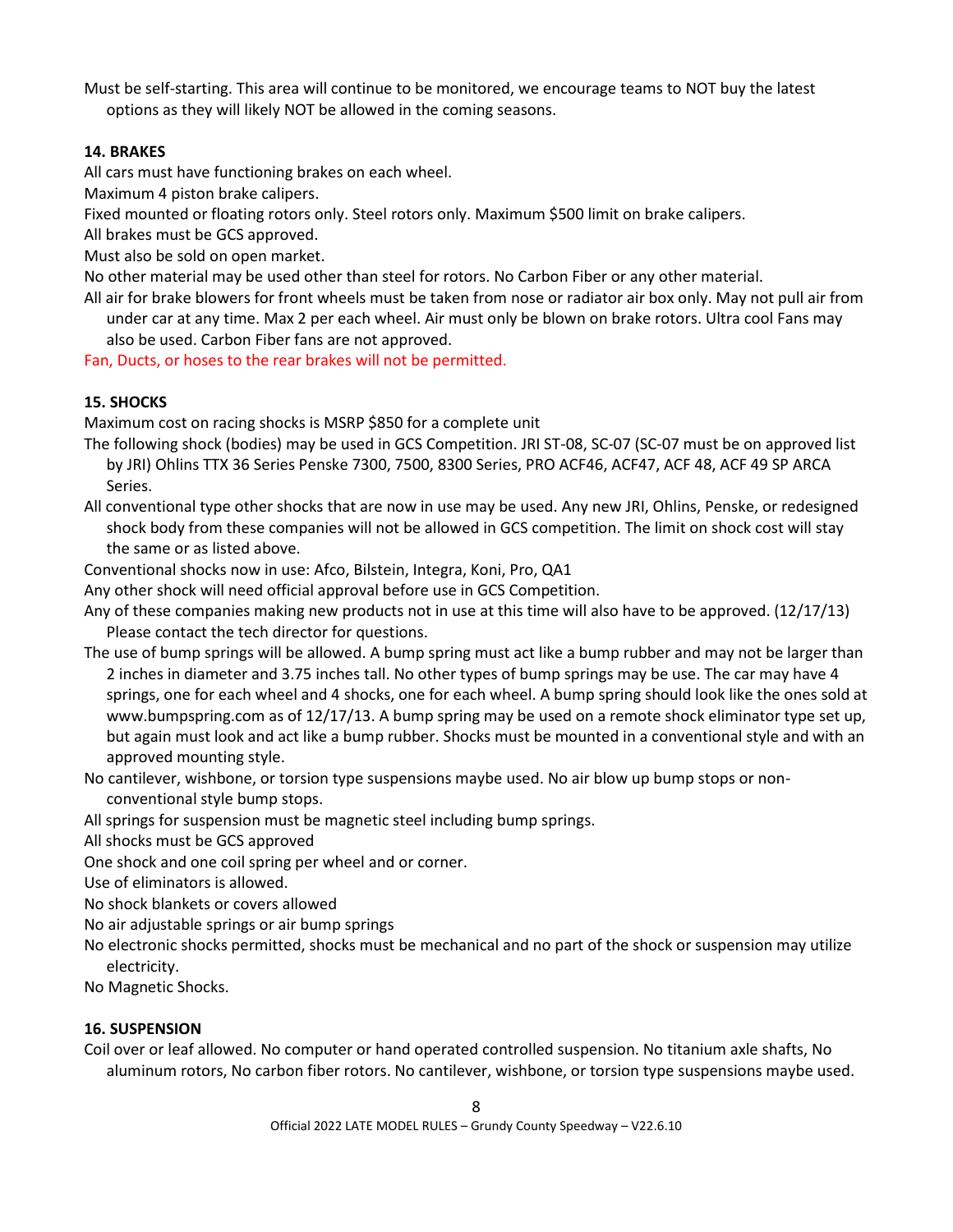# **17. ROLL CAGE CONSTRUCTION**

The following is the minimum specification requirements for roll cage construction approved for GCS competition. GCS officials reserve the right to sonic test any or all, structural chassis members at any time during a sanctioned event. Structural chassis member(s) found in violation of minimum requirements render that chassis ineligible for competition until minimum standards are met or exceeded.

Drilling holes to lighten any part of the body, chassis, suspension or bolts is not permitted.

- Only steel round; rectangular or square tube is approved for roll cage or chassis construction of any main or supporting sub-structures. Wall thickness; size and/or diameters are specified where necessary.
- A four-point (4) roll cage structure utilizing a minimum 1.75- inch x .090-inch (1- 3/4"x.090") od d.o.m. steel tubing is mandatory. The entire structure must be welded to the primary frame structure with a minimum of four (4) horizontal driver side door bars.

A minimum of 2" x 3" x .095" wall steel tubing is mandated for main frame rails.

Main frame rails are identified as midsection rails. Main frame rails and side rails must be located within the normal tread width of the car. A minimum of 2" x 3" x .083" wall steel tubing is optional for front clip rails, rear clip or kick-up rails. No material substitution permitted.

Roll cage structure must be braced to the front frame stub, with the hoop section surrounding the engine compartment; running rearward with diagonal member's connection to the rear frame section.

Nose/front bumper, right side kick outs and rear bumper/tail cover supporting structures must be a minimum 1.500-inch x .063- inch OD steel tube. No material substitution permitted

#### **Absolutely no aluminum allowed on the structure of the chassis** including bumpers

#### • **Driver Side Door Plates**

All left side door bars must be plated.

Left side driver support bars or plates are mandatory. See option a or b listed.

No material substitution is permitted.

All support bars or plate installation is subject to approval.

All door bars need to be plated. All plates must be steel. See illustration a.1

**Plan A** – 0.125-inch, 1/8" solid steel plate bolted to the left side door portion of the roll cage. Doorplate must be bolted to the roll cage using a minimum of six (6) each 3/8" (.375-inch) aircraft quality bolts and washers. Welding of the plate to the roll cage is prohibited.

**Plan B** – minimum 0.125-inch (1/8") thickness steel plate must be welded to the space between each left-side door bar.

- Offset chassis right side door bars commonly called the outrigger or the kick-up bar, must be constructed of a minimum 1.250-inch x .065-inch wall round or square steel stock. Front of outrigger bar must go to right front frame behind right wheel.
- All supporting substructure must be constructed of 1-inch x .063-inch wall round or square steel stock. No material substitutions permitted.

#### **18. DRIVESHAFT**

- The drive shaft shall be made of steel or aluminum only. Carbon-fiber drive shafts are not permitted at this time. Due to increased safety and reduced costs, these may be tested for future approval.
- Containment hoops (2 required), constructed of a minimum 0.1875-inch thick steel, are mandatory and the forward hoop Must be 4-5 inches minimum behind front yoke.

#### **19. FRONT SUSPENSION**

Independent front suspension with articulated upper and lower control arm(s) is mandatory. The type of shock absorbers and suspension springs are optional.

One (1) shock absorber and spring per corner of the car is permitted.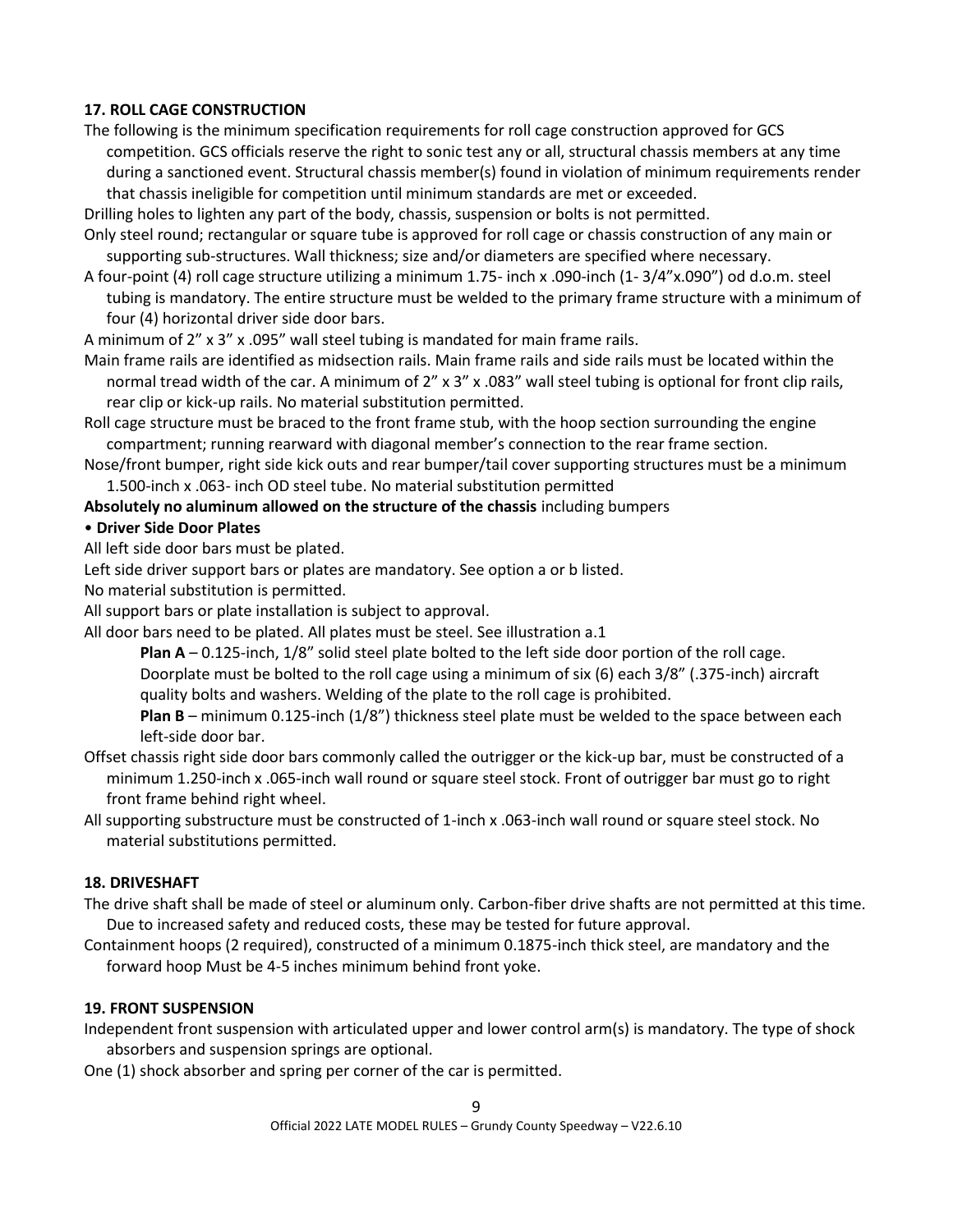Front suspension adjustment must be done from under the car or by lifting the hood.

No holes in the hood, fenders or other body parts from the windshield forward to adjust front suspension component(s) are permitted.

No suspension adjustment devices are permitted in the driver's compartment area or in reach of driver at any time in car.

Knob-type brake bias adjusters are recommended.

Weight transfer or suspension adjustment devices, adjustable while the car is under way are prohibited. Spring rubbers are permitted and must be removed manually.

No removal devices may extend outside the body of the car or be accessible to the driver in the driver's compartment.

Manual or power steering may be used.

No electronic power steering.

# **20. REAR SUSPENSION**

Non-independent, live axle type rear suspension is mandatory.

Rear ends may be quick-change, minimum 8 inch ring gears, with full-floating hubs or 9-inch Ford type.

Aluminum tubes allowed on quick-change, must add 5 lbs. per tube to total weight. Front load quick change rear end will not be allowed to run unless approved with tech and a substantial weight penalty.

GRUNDY - Add 50 lbs for non-spool in rear end.

No open tube rear ends permitted.

Maximum rear camber is + or - 1 degree measured with the rear axle level.

Material used for rear end center section is at the discretion of the team, but hub pins must be steel. Rear end coolers are recommended.

Remote rear suspension adjusters are permitted when accessible through the rear window. A maximum of three (3) one-inch (1") diameter holes are permitted in the rear window. Each hole can allow access to one adjustment device only. No adjuster may extend forward of the rear window area.

All pumps used to circulate fluid for the purpose of cooling the rear end, must be mounted in the center of the car.

No bird cage set ups of any kind.

No part of the trailing arm mounting bracket may rotate of move. Trailing arms mounting behind the driver must have a 1/8" steel protection plate protecting driver.

# **21. WHEELS**

Approved wheels must be 15-inch diameter; five-lug (5) steel; 5" x 5" hub or wide 5 patterns; 10-inch rim width. Bleeder and/or pop-off valve devices are not permitted; alteration or defacing of wheel identification numbers; labels; code numbers or serial numbers is not permitted. Wheel(s) failing this criteria will be ineligible for competition. Wheels must meet GCS approval. Steel wheels only, light weight wheels will not be allowed.

#### • **Wheel Studs and Spacers**

A minimum of five (5) lug nuts per wheel, minimum 0.625-inch (5/8") solid steel nuts, showing a minimum of two (2) threads through the nut, must extend through the lug nut when clamping the wheel to the hub. Wheel spacers, if used, must be made of steel or aluminum and a minimum 6.75 inches in diameter. Shims are not permitted when mounting wheel studs to hubs.

#### **22. SAFETY**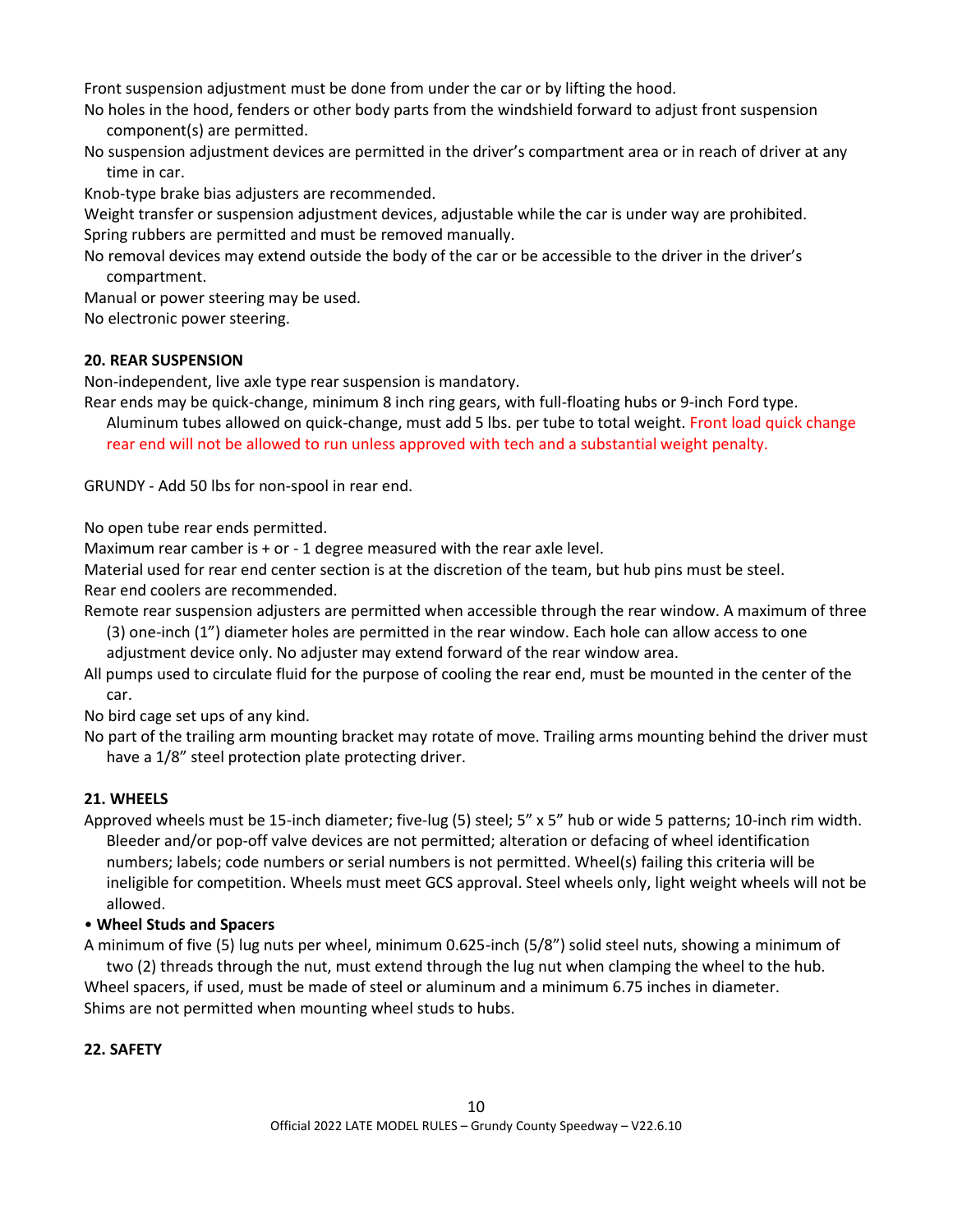In all matters pertaining to safety, car owners, drivers and crew members must review and educate themselves in all safety standards. It is the responsibility of the car owners, drivers and crew members to install, wear and maintain all safety equipment as specified by manufacturer's instructions. This includes, but is not limited to, helmets, fires suits, racing suits, gloves, shoes, flame-resistant underwear, flame-resistant head sock, head and neck restraint systems, driver's racing seat and safety belts. Any safety infraction will deem the car ineligible for competition until the infraction has been repaired or corrected and the car re-inspected. Drivers wearing dental plates or dentures are required to remove them for any hot-track activity.

All cars must have tow hooks installed (2 in front on bay bars and 2 in back on fuel cell protector bars. Must be able to support weight of car undertow.

#### • **Driver seat**

All driver seats must be manufactured by a recognized manufacturer of seat and safety equipment, multi-layer aluminum seat and approved by GCS officials. Seats may also be Carbon Fiber or Carbon Composite or others. This should not be used as a weight saving measure. We have found several new seats that are affordable and safe and meet with the rules and thoughts of the GCS. See officials for types that maybe used. Video attached of one seat type.

Seats must remain "as purchased and produced", no holes or other modifications made for weight reduction. Homemade seats or sprint car type seats are not permitted.

- Seat construction must be approved from the seat bottom to above the driver shoulder area; must be fully padded, with padded pelvis, rib and shoulder supports on both the left and right side.
- Exception Lajoie seat where construction is such that rib supports are not required. A head restraint system, manufactured by a recognized manufacturer of seat and safety equipment, is mandatory and subject to GCS approval.
- Bolt on systems are approved for competition. Seats must be equipped with left and right leg extensions, fully padded, running from the edge of the seat to the entrance of the foot box area.
- Recommendation a minimum 1/8" (.125-inch) thick steel plate be mounted on the front of backside of the rear hoop of the mid-section in front of the left rear wheel. Plate should extend from the horizontal shoulder bar downward the height and width of the driver seat.

# • **Seat Belt and Shoulder Harness Installation**

All seat belt and shoulder harness systems must me SFI specification 16.1, type Y-type shoulder belts are not approved for use.

Seat belts and shoulder harness systems must have a production date within three years of the event date. A minimum five-point harness system is mandatory. Competitors using the HANS device may use a standard

three-inch (3") or the Schroth racing two inch (2") wide should strap. Schroth Racing should strap system has been specifically designed for use with the HANS device. Schroth part numbers are profi iii-6fh; hybrid iii-h; profi iii-6h.

Shoulder harness belts shall not be mounted lower than the shoulder line of the driver or 10 degrees. All lap belt and shoulder harness mounting must be done with aircraft-quality bolts and washers. See illustration a.2 and a.3

# • **Driver Helmet**

Effective with the 2017 season, all driver helmets must reflect a Snell SA2015 certification minimum. SFI or Snell approval sticker must be visible for GCS official's inspection.

Eye protection is mandatory at all times.

# • **Left Side Window Net**

Left side driver window net is mandatory.

Construction must be web-type safety net with mechanical release. Net bar must be a minimum of .1875-inch (3/16") flat steel or .375-inch (3/8") round stock and run the entire length of the window net between mounting points. Mechanical release must be welded to the front or "a" pillar end of the bar. Spring-loaded releases are not approved for competition.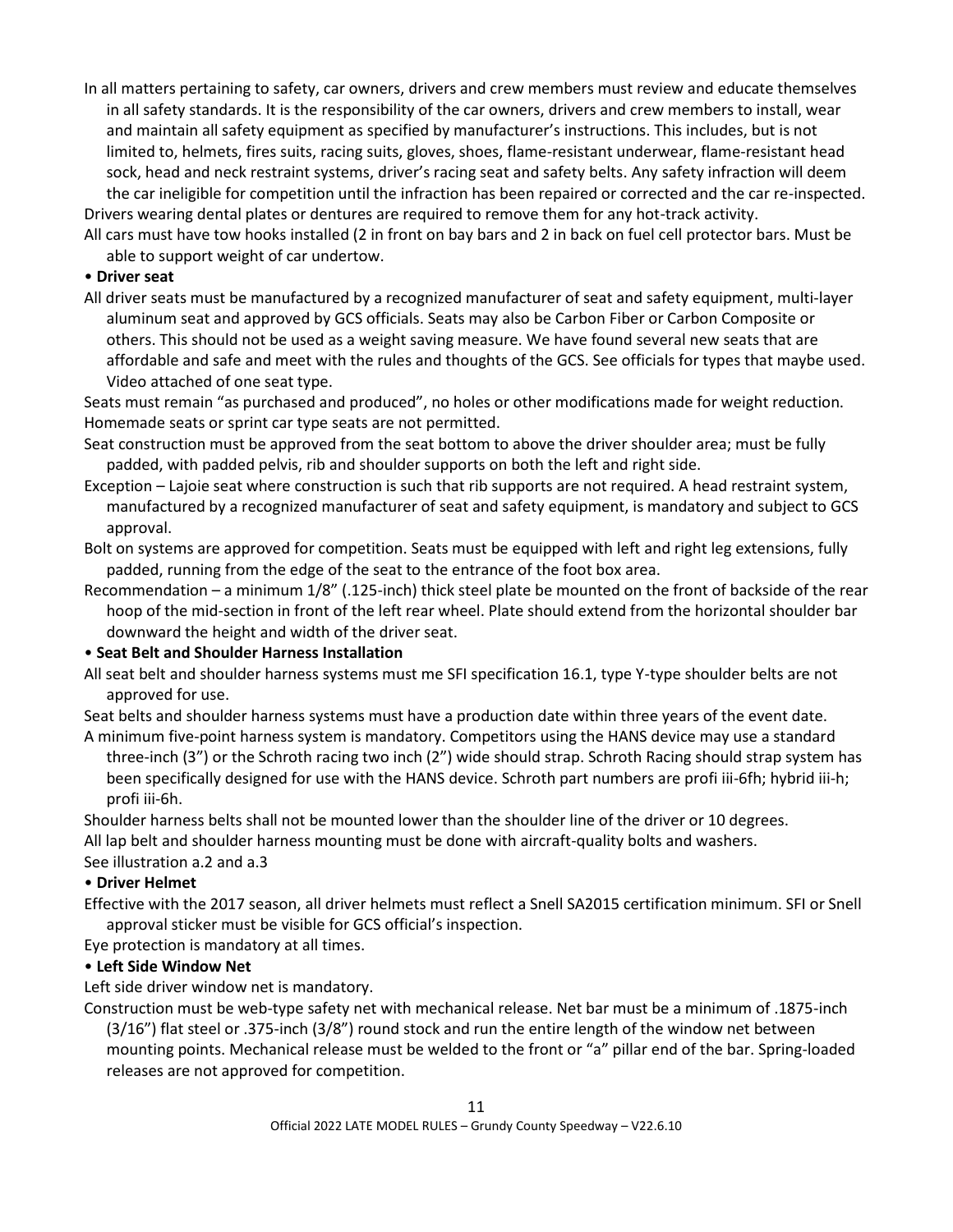Driver net must be secured in place and centered in the door area and must be secured to the upper roll cage horizontal member.

Window nets must drop down.

Must latch on top.

No Fish net style window nets.

# **-Fire Suppression System**

A minimum five-pound (5) on-board fire suppression system, with multiple discharges point is highly recommended for series traveling competitors.

Cold Fire fire systems recommended for cockpit usage.

Temperature activated (automatic) cockpit system recommended, 10 lbs weight break.

Must have gauge in view.

Must be fully charged.

# **-Driver Head/Neck Restraint System and Driver Uniform**

Use of head and neck restraint devices is highly recommended for all hot-track activity.

Approved devices are the HANS device, LFT Technologies R3, Simpson and the Hutchens ii device.

Driver uniform must be a multi-layer, full-coverage, one-piece fire-retardant uniform specifically designed for racing, fire retardant gloves, socks, underwear, and shoes.

# **23. TIRES**

Hoosier tires are the official tire of the Grundy County Speedway.

Hoosier 3035 left side and the Hoosier 3045 right side tires are the only tires allowed for competition.

Four (4) new tires the first two nights of GCS season. (not your first two nights of racing).

Then two (2) new tires per night.

Alteration of a tire(s) is not permitted and defined as changing the physical and/or chemical composition of the tire by cutting; grinding; buffing; warming; cooling or the use of chemicals whereby the tread area or the interior surfaces of the tire is changed from the manufacturer's specifications; alteration or defacing of tire identification numbers; labels; code numbers or serial numbers. Any violation of this nature causes the tire(s) to be deemed ineligible for competition. Tires maybe checked at any time. Tire samples may be taken and sent to an independent lab at any time. Tires must be logged in to qualify for any event.

# **24. TRACTION CONTROL AND ON-BOARD ANALYSIS**

No equipment of this nature is permitted on any car or located in the pit area of any event and will subject the team(s) to confiscation of equipment and penalties by the GCS.

Only one camera pointing out front windshield allowed.

Multiple cameras allowed ONLY with pre-approval and when installed by industry videographers. No in-car data logging equipment of any kind allowed.

No computer or video analysis equipment of any kind allowed.

No digital gages and/or data logging systems allowed.

Transponder Standard Location TBA

# **25. IGNITION**

All ignition systems must be 12 volts. Only one 12 volt battery may be used at any time. Ignition boxes may be switched by GCS from car to car or swapped with GCS's house ignition boxes.

Ignition boxes approved:

Crane Cams/FAST Ignition, HI-6RC (p/n 6000-6700) PS92N Coil (p/n730-0192), and Ignition Tray (p/n 6000- 6363P). Or complete ignition kit (p/n 6000-6701). Must be mounted as shown and also not within the reach of the driver. Adjustment tabs may be sealed by GCS Officials. May be switched, changed, tested, or removed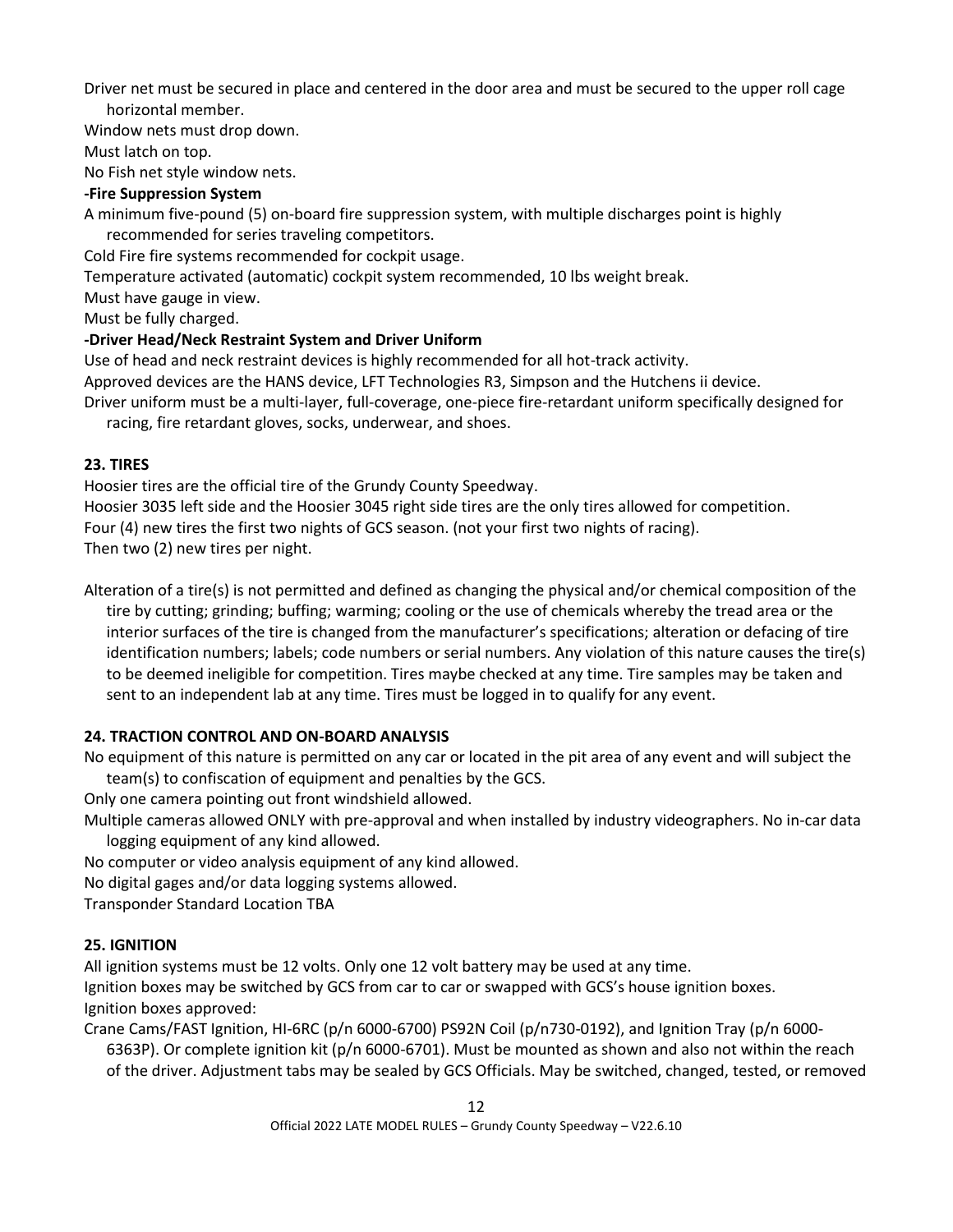by GCS Officials at any time. RT side dash mounting highly recommended. Car side harness must match all factory connections per diagram below with no modifications to allow tech officials to test system.

MSD Ignition and others are allowed, provided they are wired correctly for the use of a CRANE IGNITION tester. FAST (p/n 6000-6701) mandatory for use with SSPE

MSD (p/n 6014 ct) mandatory for use with LST

Teams will have 20 minutes to correct the wiring harness or face disqualification and/or fines. If you believe you have a problem please ask.

Connector: the 6 wire harness must be 24" long maximum and have a female 6 pin, weather pack connector. Wiring of the Crane system with a six pin weather pack approved style plug in.

a– ignition switch 12v (small red)

b – points pick-up (small white) brown gm boxes

- c coil negative (small black)
- d coil positive (small orange)
- e battery positive (large red)
- f battery negative (large black) two pin optional for these two.
- g battery positive (large red)
- h– battery negative (large black)

Only one ignition box allowed in car at any time. Car may be wired for duel boxes but must have only one box in car while on track.

Box must be in clear view, mounted on right side of dash out of driver's reach with dials to right window opening. Crane Ignition must be kept complete with plate, coil, and box as a unit.

Must be able to remove in five minutes

# **26. NOTICE**

**Non - compliance with the specifications outlined herein may subject the participant to disqualification, loss of monies and points earned at the event. Furthermore, Failure to present car for inspection when requested to do so, or refusal to take steps requested by tech inspectors will be considered an admission of guilt and will be grounds for disqualification. Owner/driver must provide tools to remove parts. Any interpretation or deviation of these rules is left to the discretion of Grundy County Speedway tech officials, their decision is final.**

Furthermore, the owner may be fined up to \$5000 and all non-complying components will be seized by the GCS technical inspector. Owner/driver must provide tools to remove part.

Furthermore any ACE, Spec, Sealed 9 to 1 or LST builder caught with non-approved items in engine will have a penalty put on all engines of that type from said builder. All engines will be checked and then approved along with a fine of a minimum of \$1000. Failure to pay will also result in engine builder being excluded from building said engine packages and/or all his engines will have a 50 pound weight added and a \$250 inspection fee before weight penalty is removed. Engine builder will also correct any parts found to be non-compliant.

#### **27. ILLUSTRATIONS**

A.1 --- Proper Driver side door plate installation Illustration.